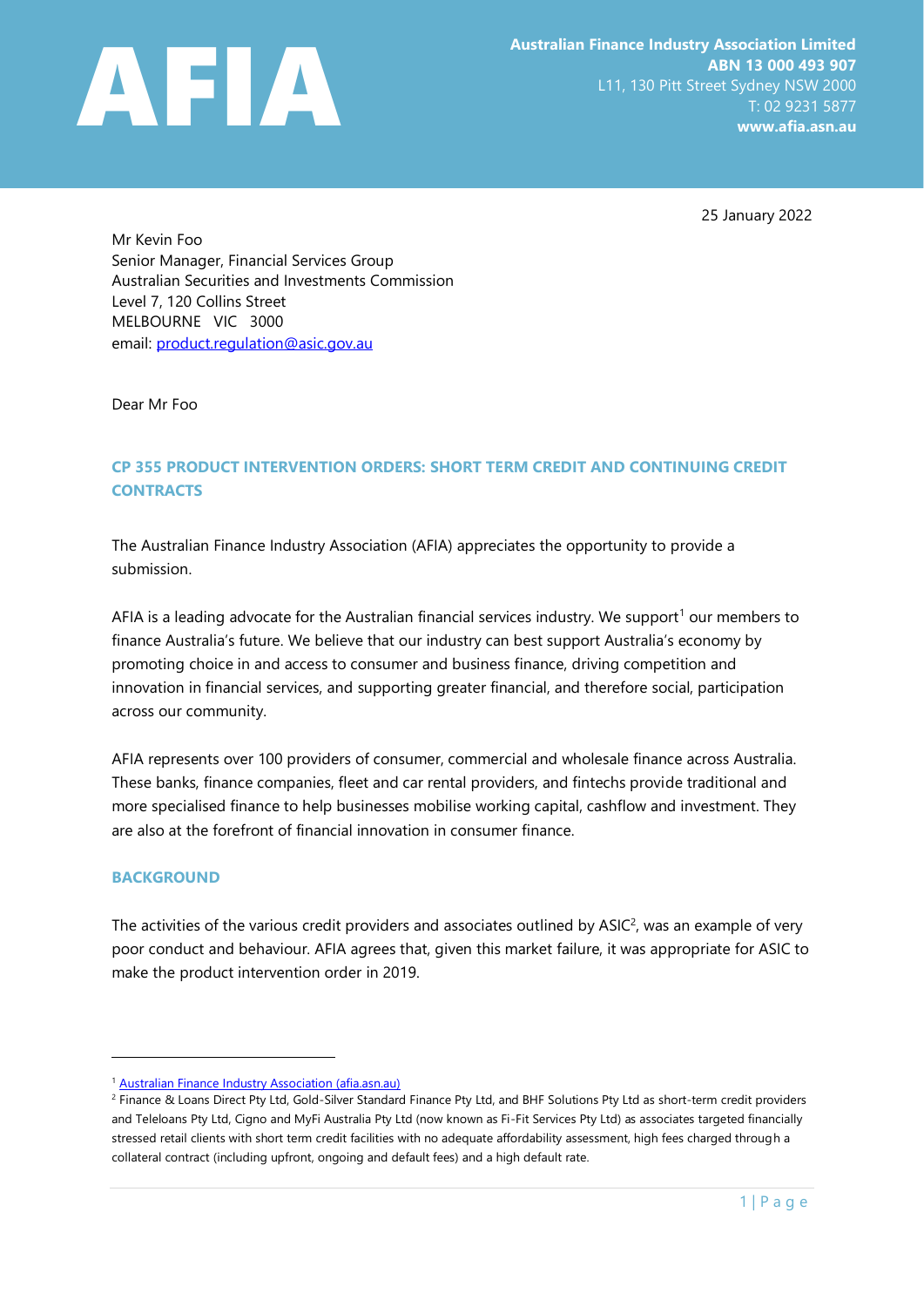AFIA notes that ASIC remains concerned about ensuring continuing credit contracts do not result in or will likely result in significant detriment to retail customers. Similar to ASIC, AFIA members are also concerned about ensuring their credit contracts do not result in or will likely result in significant detriment to retail customers.

Many of AFIA's BNPL members originate continuing credit contracts. In March 2021, as ASIC would be aware, AFIA published the Buy Now Pay Later Code of Practice (BNPL Code)<sup>3</sup>. The BNPL providers accredited to this Code represent approximately 95 percent of the BNPL market in Australia, including Afterpay, Brighte, Humm Group, Klarna, Latitude, Openpay, Payright and Zip Co.

The BNPL Code is a world-leading initiative in the BNPL sector and has been designed as a dynamic framework to enable industry participants to take a proactive approach to increasing consumer protections and go beyond current legal and regulatory obligations for BNPL products or services.

The BNPL Code contains strong consumer protections to prevent detriment such as:

- upfront assessments on customers, prior to providing a product or service, to assess if the product will be suitable for them as a customer
- existing customer re-assessments if the customer applies for a higher limit
- robust internal dispute resolution processes
- ensuring customer have recourse to the Australian Financial Complaints Authority for any external dispute resolution obligations
- capping fees, and conducting 'in life' checks to ensure the product or service remains suitable for customers
- providing proactive hardship assistance for customers in financial difficulty.

The BNPL Code is overseen by an independent Code Compliance Committee who also collect data from Code Compliant Members (CCM).

Consistent with many of the CCMs public announcements (as part of continuous disclosure obligations), it is pleasing to see the positive trend in terms of low complaints and requests for hardship assistance relative to total volume of transactions. This highlights the continued value that these products and services provide to customers and to many retail businesses who have been assisted through the COVID-19 crisis.

Furthermore, it also demonstrates that the BNPL sector recognises the importance of establishing best practices and setting high standards, to ensure the appropriate balance between consumer outcomes and preserving customer choice to make purchases and payments in a way that suits their needs.

### **OUR SUBMISSION**

AFIA's submission supports recommendations made on 11 August 2020, as part of its response to Consultation Paper 330 and the Addendum to CP 330: Using the Product Intervention Power: Continuing Credit Contracts.

<sup>&</sup>lt;sup>3</sup> [AFIA Buy Now Pay Later Code of Practice -](https://afia.asn.au/AFIA-Buy-Now-Pay-Later-Code-of-Practice) New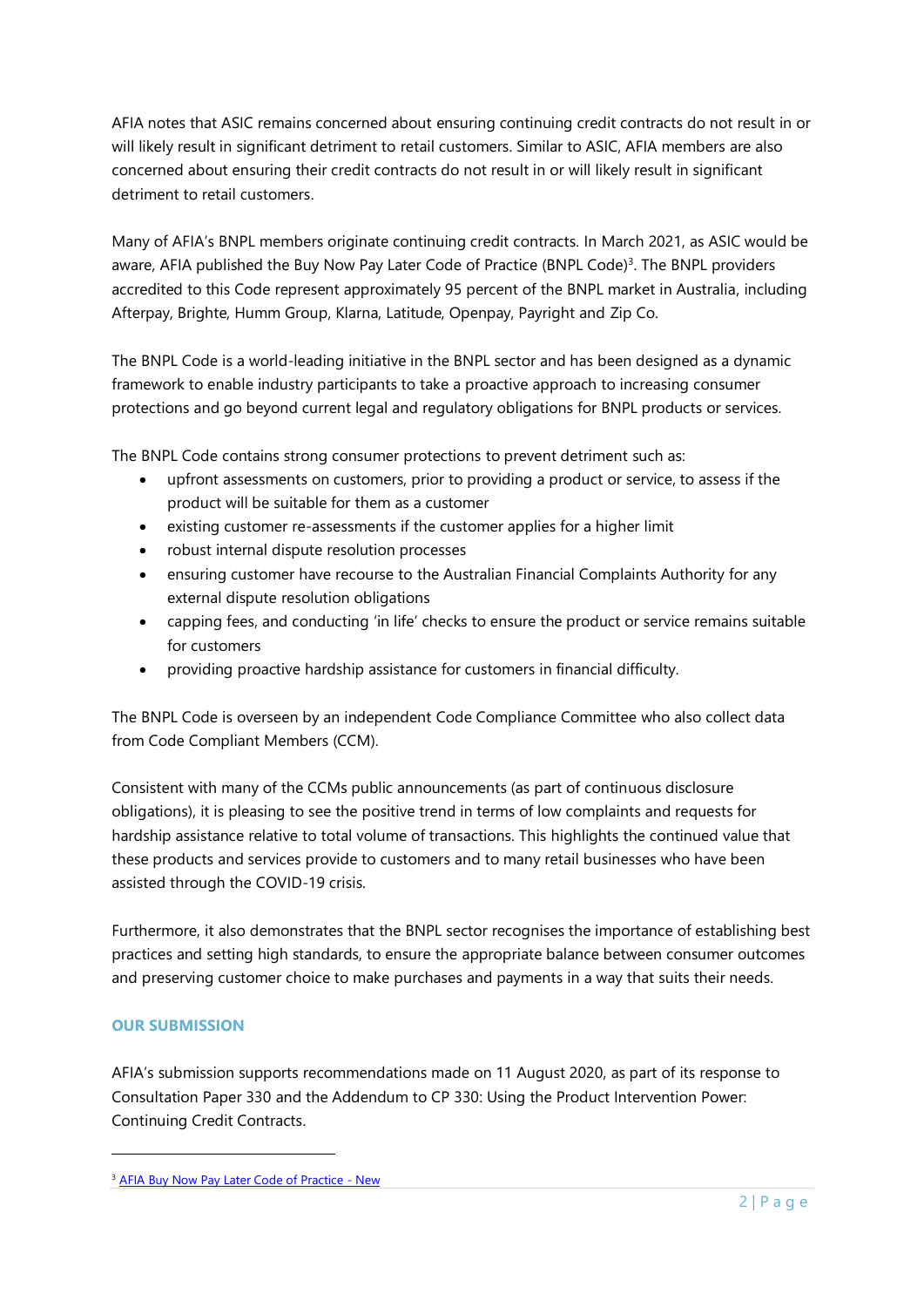AFIA notes that ASIC now proposes to make an industry-wide product intervention order by legislative instrument under s1023D(3) of the *Corporations Act* to prohibit credit providers and their associates (including directors of such entities) from issuing continuing credit contracts, in circumstances where total fees exceed the maximum permitted under the continuing credit contracts exemption in s6(5) of the National Credit Code and Regulation 51 of the National Consumer Credit Protection Regulations 2010.

The proposed order will have:

- specific exclusions for buy now pay later arrangements and non-cash payment facilities as outlined in the Addendum to CP 330, and
- some changes as outlined in paragraph 55.

As requested, our submission focuses on the appropriate application of ASIC's proposed use of its product intervention power, outlined under Proposal Two.

Proposal Two aims to address significant detriment that has resulted from, or will or is likely to result from, these continuing credit contracts<sup>4</sup>. It is also the most relevant to AFIA members who originate BNPL products under the National Consumer Credit Protection Act 2009 (NCCP) or under the ASIC Act 2001 (ASIC Act).

**KEY RECOMMENDATION 1 – ENSURE THE PRODUCT INTERVENTION ORDER SPECIFICALLY EXCLUDES:**

- **BNPL PRODUCTS ORIGINATED UNDER THE NCCP OR THE ASIC ACT AND**
- **MERCHANTS AND RETAILERS WHO DISTRIBUTE BNPL PRODUCTS OR SERVICES FROM THE DEFINITION OF COLLATERAL SERVICE**

The BNPL market is dynamic. Many new entrants are using the word 'BNPL' as part of product / marketing collateral. This is confusing to customers as well as to providers who originate products under the NCCP or ASIC Act.

While the proposed order will exclude BNPL arrangements, specifically adding the words 'originated either under the NCCP or the ASIC Act' will remove ambiguity and assist manage potential future product evolution. It also ensures that continued competition and innovation is driven through market forces and customer demand, supported by evidence-based policy.

AFIA believes that regulation should only be used in the advent of a market failure or when interventions are required to achieve optimal outcomes for customers, businesses, the financial system, and the broader economy, and where those interventions are deemed economically necessary and beneficial.

The definition of 'associate' under the Corporations Law (s11 and 15) law is very broad. This means that the reference to 'collateral contract' or 'collateral services' includes 'distribution' in relation to continuing credit contracts.

<sup>4</sup> [Consultation Paper CP 355 Product intervention orders: Short term credit and continuing credit contracts \(asic.gov.au\)](https://download.asic.gov.au/media/tpfhiphy/cp355-published-9-december-2021.pdf)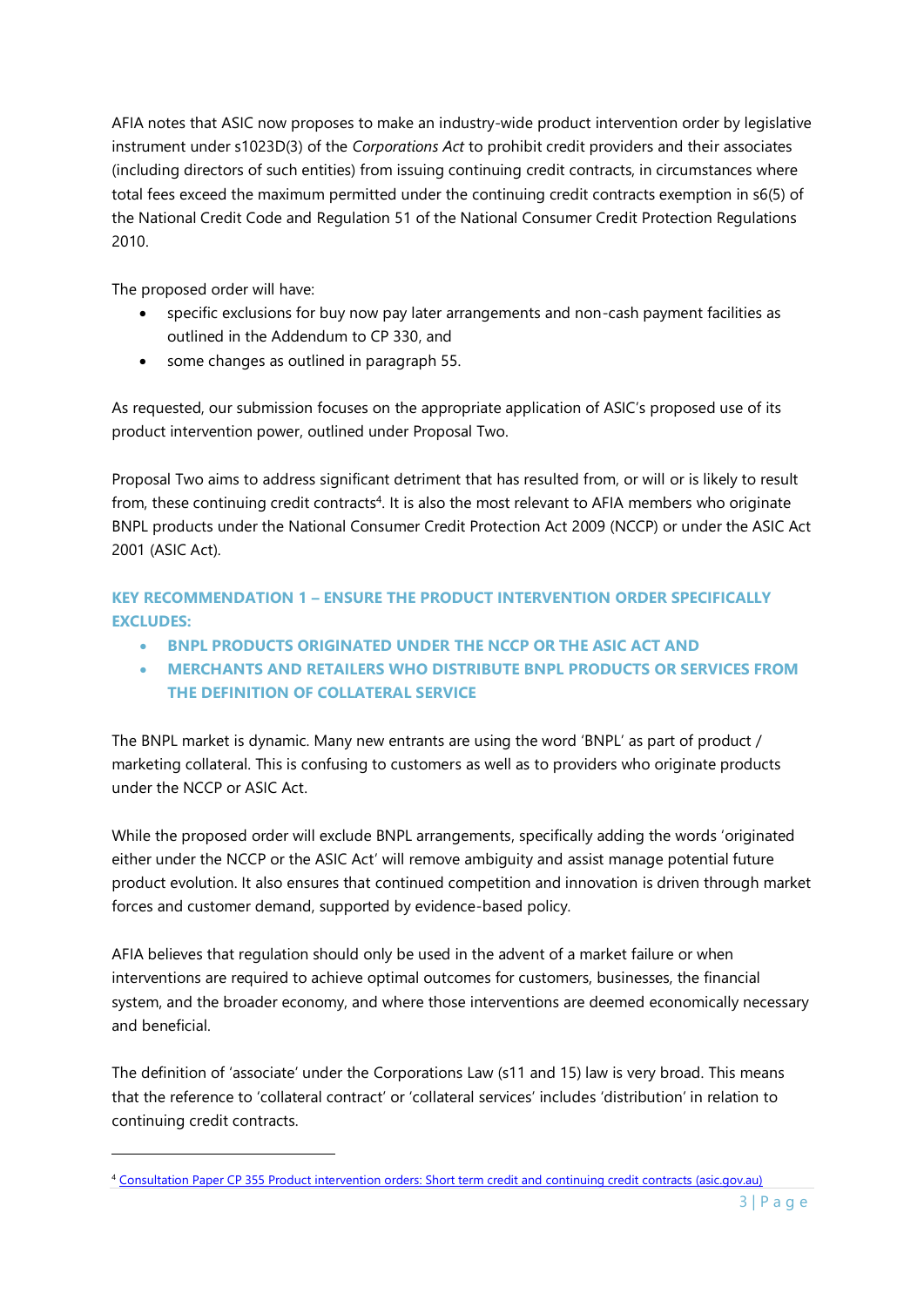While ASIC proposes to exclude BNPL products (as amended above), under the Design and Distribution Obligation Regime<sup>5</sup>, some merchants are considered 'distributors.' If applicable, this means that (absent the BNPL product exemption) the Merchant Service Fee (MSF) (if passed on to consumers - which is currently not permitted but being considered by RBA and Treasury) would be included in this proposed product intervention order as part of caps on fees.

Explicitly excluding merchants and retailers who distribute BNPL products for BNPL providers from the definition of collateral service clarifies the legal position. It also means that competition within the payments and credit industry is not unduly restricted and BNPL providers can continue to support the ongoing response and economic recovery phase of the COVID-19 crisis in a customer centric manner.

## **KEY RECOMMENDATION 2 – INCLUDE IN THE DEFINITION OF BNPL THE ABILITY TO PAY CUSTOMER BILLS AND EXPAND THE DEFINITION OF COLLATERAL NON-CASH PAYMENT FACILITY**

Customer choice and needs are evolving. To meet these needs, some BNPL providers are providing a service where they pay eligible bills on the customer's behalf, such as utilities, council rates, body corporate fees, or annual memberships (i.e. sporting clubs), etc and the customer repays the BNPL provider over time under a payment plan or continuing credit contract. There is no Merchant Service Fee payable in respect of these sorts of BNPL transactions, but at present, this type of arrangement would not currently be captured under the definition of BNPL in Proposal Two.

Under the draft product intervention order, fees and charges related to collateral non-cash payment facilities (NCPFs) are excluded from the fee cap. The proposed definition of 'collateral non-cash payment facility' only includes NCPFs issued by a person that holds an Australian financial services (AFS) licence. However, there are a number of NCPFs that are exempt from requiring a person to hold an AFS licence. It is not clear why all NCPFs that are exempt from licensing are not included in the exclusion, particularly as NCPFs that are exempt from AFS licensing are low risk from a consumer perspective. Therefore, expanding the definition to include all NCPFs would be reasonable, balancing consumer protections, competition, and innovation.

# **KEY RECOMMENDATION 3 – ENSURE THE PRODUCT INTERVENTION ORDER EXPLICITELY EXCLUDES FROM THE DEFINITION OF COLLATERAL SERVICES ANY ARRANGEMENT MADE BY A BNPL PROVIDER TO ENTER INTO A RELATIONSHIP WITH A THIRD PARTY FOR DEBT COLLECTION**

When AFIA members met to discuss the proposed product intervention order, there was confusion and ambiguity in interpretation about whether debt collection services were collateral services. This ambiguity arises due to the process of debt collection where the debt is assigned and any late fees charged, under the continuing credit contract, are effectively made by the assignee. It would be appreciated if ASIC could clarify that debt collection services are not part of the collateral services definition.

<sup>5</sup> [Update on the Design and Distribution Obligations \(DDO\) regime | Treasury.gov.au](https://treasury.gov.au/consultation/c2019-t408904/update-ddo-regime)